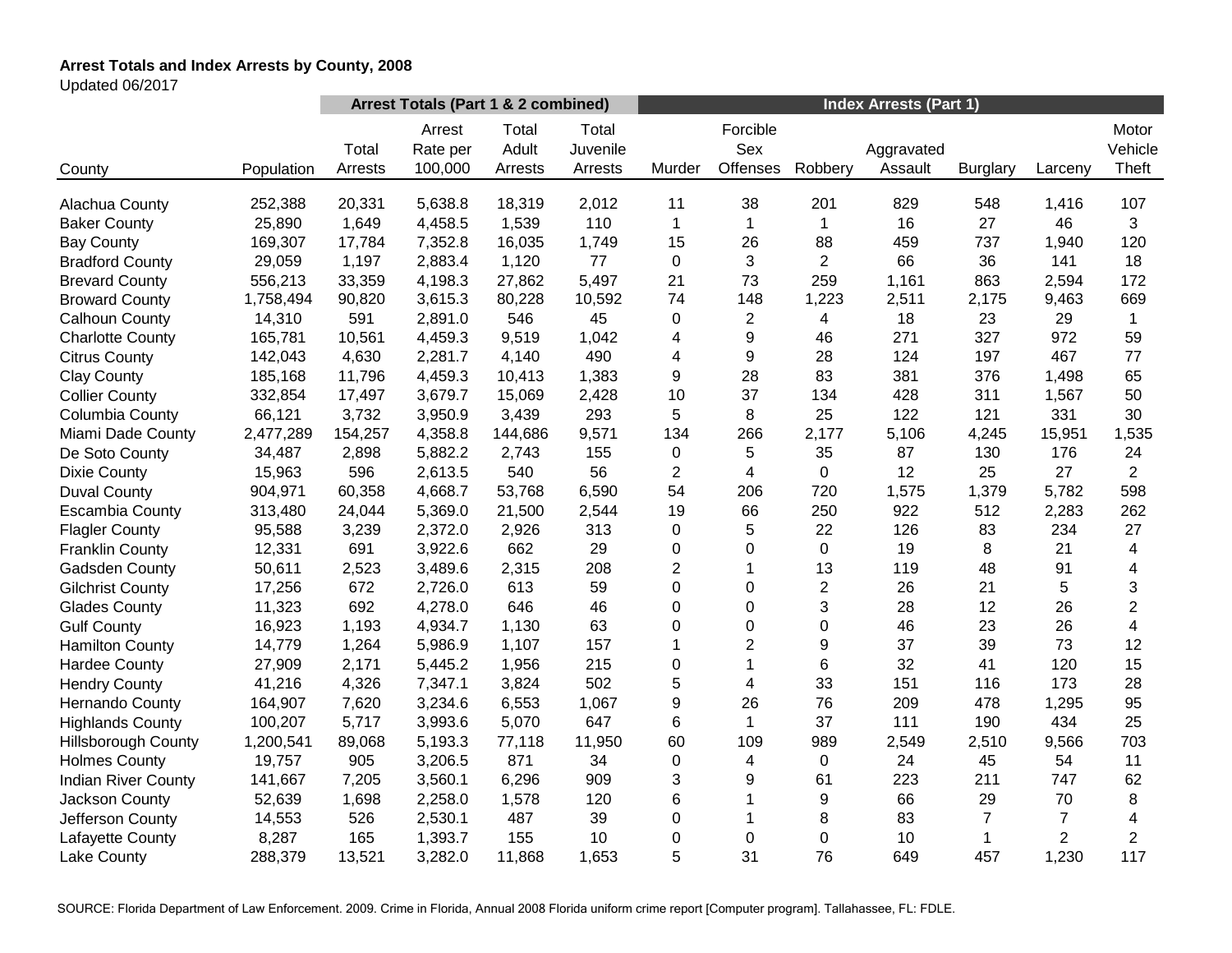# **Arrest Totals and Index Arrests by County, 2008**

Updated 06/2017

|                          |                      | Arrest Totals (Part 1 & 2 combined) |                               |                           |                              | <b>Index Arrests (Part 1)</b> |                             |             |                       |                 |         |                           |
|--------------------------|----------------------|-------------------------------------|-------------------------------|---------------------------|------------------------------|-------------------------------|-----------------------------|-------------|-----------------------|-----------------|---------|---------------------------|
| County                   | Population           | Total<br>Arrests                    | Arrest<br>Rate per<br>100,000 | Total<br>Adult<br>Arrests | Total<br>Juvenile<br>Arrests | Murder                        | Forcible<br>Sex<br>Offenses | Robbery     | Aggravated<br>Assault | <b>Burglary</b> | Larceny | Motor<br>Vehicle<br>Theft |
| Lee County               | 623,725              | 35,209                              | 3,951.5                       | 30,200                    | 5,009                        | 41                            | 60                          | 367         | 743                   | 800             | 3,520   | 201                       |
| Leon County              | 274,892              | 14,275                              | 3,635.1                       | 12,707                    | 1,568                        | 12                            | 24                          | 163         | 409                   | 386             | 1,749   | 123                       |
| Levy County              | 40,817               | 3,044                               | 5,220.4                       | 2,820                     | 224                          | 1                             | 12                          | 8           | 124                   | 107             | 138     | 28                        |
| <b>Liberty County</b>    | 8,158                | 188                                 | 1,613.1                       | 181                       | $\overline{7}$               | 0                             | $\mathbf 0$                 | $\mathbf 0$ | $\pmb{0}$             | 0               | 0       | $\Omega$                  |
| <b>Madison County</b>    | 20,152               | 1,078                               | 3,744.5                       | 994                       | 84                           | 1                             | $\mathbf{1}$                | 10          | 81                    | 21              | 40      | 16                        |
| <b>Manatee County</b>    | 322,780              | 21,747                              | 4,716.2                       | 19,450                    | 2,297                        | 13                            | 43                          | 267         | 859                   | 598             | 1,734   | 254                       |
| <b>Marion County</b>     | 329,418              | 20,196                              | 4,291.6                       | 18,498                    | 1,698                        | 24                            | 48                          | 135         | 731                   | 748             | 1,474   | 143                       |
| <b>Martin County</b>     | 143,868              | 10,065                              | 4,897.2                       | 8,966                     | 1,099                        | 4                             | 18                          | 88          | 190                   | 208             | 917     | 57                        |
| Monroe County            | 76,081               | 7,490                               | 6,891.3                       | 7,114                     | 376                          | 0                             | 6                           | 31          | 177                   | 144             | 476     | 37                        |
| Nassau County            | 71,915               | 2,882                               | 2,805.3                       | 2,559                     | 323                          | 1                             | 3                           | 24          | 284                   | 139             | 353     | 56                        |
| Okaloosa County          | 197,597              | 14,862                              | 5,265.0                       | 13,489                    | 1,373                        | 3                             | 10                          | 83          | 296                   | 243             | 1,309   | 109                       |
| <b>Okeechobee County</b> | 40,003               | 2,357                               | 4,124.4                       | 2,063                     | 294                          | 0                             | 9                           | 5           | 165                   | 147             | 161     | 18                        |
| <b>Orange County</b>     | 1,114,979            | 72,466                              | 4,549.5                       | 65,892                    | 6,574                        | 108                           | 159                         | 995         | 2,301                 | 2,363           | 6,893   | 707                       |
| Osceola County           | 273,709              | 19,124                              | 4,890.9                       | 17,415                    | 1,709                        | 8                             | 29                          | 139         | 673                   | 539             | 1,321   | 99                        |
| Palm Beach County        | 1,294,654            | 85,981                              | 4,648.9                       | 78,285                    | 7,696                        | 42                            | 110                         | 917         | 2,349                 | 1,774           | 7,243   | 442                       |
| Pasco County             | 438,668              | 24,356                              | 3,886.6                       | 22,299                    | 2,057                        | 15                            | 46                          | 183         | 658                   | 767             | 2,547   | 242                       |
| <b>Pinellas County</b>   | 938,461              | 48,686                              | 3,631.5                       | 42,511                    | 6,175                        | 29                            | 93                          | 584         | 1,866                 | 1,421           | 6,015   | 443                       |
| Polk County              | 585,733              | 29,724                              | 3,552.3                       | 25,511                    | 4,213                        | 25                            | 59                          | 306         | 813                   | 997             | 3,600   | 266                       |
| <b>Putnam County</b>     | 74,989               | 5,664                               | 5,287.2                       | 5,240                     | 424                          | 16                            | 12                          | 25          | 532                   | 133             | 453     | 27                        |
| St. Johns County         | 181,180              | 6,322                               | 2,442.5                       | 5,759                     | 563                          | 6                             | 13                          | 46          | 329                   | 202             | 581     | 57                        |
| St. Lucie County         | 276,585              | 18,472                              | 4,675.0                       | 15,957                    | 2,515                        | 10                            | 43                          | 107         | 519                   | 536             | 1,521   | 112                       |
| Santa Rosa County        | 144,136              | 8,348                               | 4,054.2                       | 7,654                     | 694                          | 3                             | 15                          | 21          | 170                   | 205             | 561     | 57                        |
| Sarasota County          | 388,527              | 21,230                              | 3,825.0                       | 19,679                    | 1,551                        | 16                            | 60                          | 188         | 1,062                 | 743             | 1,699   | 135                       |
| Seminole County          | 426,413              | 22,806                              | 3,743.8                       | 19,729                    | 3,077                        | 23                            | 19                          | 146         | 570                   | 453             | 2,096   | 194                       |
| <b>Sumter County</b>     | 93,034               | 3,559                               | 2,677.8                       | 3,170                     | 389                          | 3                             | 11                          | 9           | 88                    | 270             | 436     | 20                        |
| <b>Suwannee County</b>   | 40,927               | 1,837                               | 3,141.9                       | 1,723                     | 114                          | 5                             | 6                           | 3           | 72                    | 38              | 57      | 23                        |
| <b>Taylor County</b>     | 23,199               | 1,575                               | 4,752.4                       | 1,435                     | 140                          | 1                             | 8                           | 8           | 91                    | 50              | 76      | $\overline{7}$            |
| <b>Union County</b>      | 15,974               | 707                                 | 3,098.2                       | 667                       | 40                           | 1                             | 1                           | 6           | 32                    | 22              | 27      | 3                         |
| <b>Volusia County</b>    | 510,674              | 39,812                              | 5,457.2                       | 36,900                    | 2,912                        | 11                            | 29                          | 350         | 1,152                 | 917             | 2,891   | 237                       |
| <b>Wakulla County</b>    | 30,717               | 1,666                               | 3,796.6                       | 1,537                     | 129                          | 0                             | 3                           | 8           | 33                    | 36              | 94      | 15                        |
| <b>Walton County</b>     | 57,784               | 3,353                               | 4,061.9                       | 3,125                     | 228                          | 0                             | 5                           | 25          | 140                   | 75              | 128     | 24                        |
| <b>Washington County</b> | 24,779               | 1,556                               | 4,395.7                       | 1,457                     | 99                           | 0                             | 5                           | 3           | 29                    | 35              | 54      | 3                         |
| Florida                  | 18,807,219 1,149,933 |                                     | 6,114.3                       | 1,031,627                 | 118,306                      | 882                           | 2,084                       | 11,870      | 36,134                | 31,468          | 109,021 | 9,073                     |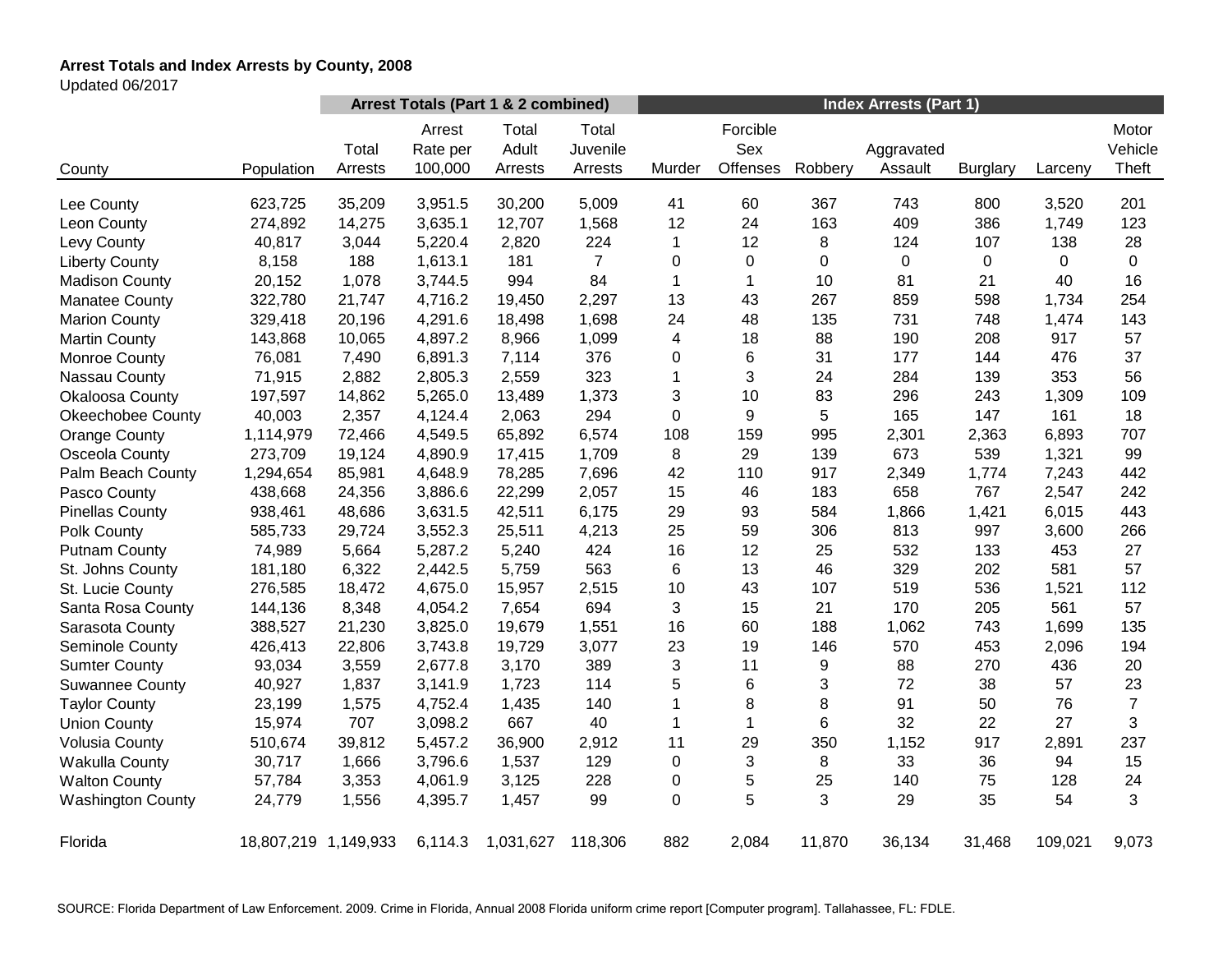Updated 06/2017

**Part 2 Arrests**

|                            |                              | Kidnap/        |                | Simple  | Drug   |                |                |                | Counterfeit/   | Extortion/     |              |
|----------------------------|------------------------------|----------------|----------------|---------|--------|----------------|----------------|----------------|----------------|----------------|--------------|
| County                     | Manslaughter Abduction Arson |                |                | Assault | Arrest | <b>Bribery</b> | Embezzlement   | Fraud          | Forgery        | Blackmail      | Intimidation |
|                            |                              |                |                |         |        |                |                |                |                |                |              |
| Alachua County             | 0                            | 26             | 4              | 1,564   | 2,705  | $\mathbf 0$    | 13             | 1,249          | 64             | 3              | 18           |
| <b>Baker County</b>        |                              | $\mathbf 0$    | 1              | 36      | 80     | 0              | $\mathbf 0$    | 1              | 6              | 0              |              |
| <b>Bay County</b>          | 5                            | 20             | 6              | 1,655   | 1,550  | 1              | 19             | 363            | 181            |                | 10           |
| <b>Bradford County</b>     | 0                            | 1              | 0              | 164     | 168    | 0              | 1              | 12             | 12             | 0              | 1            |
| <b>Brevard County</b>      | 3                            | 20             | 11             | 2,789   | 4,681  | 4              | 35             | 366            | 64             | 5              | 58           |
| <b>Broward County</b>      | 0                            | 25             | 49             | 5,057   | 16,750 | 3              | 230            | 894            | 369            | 42             | 183          |
| <b>Calhoun County</b>      | 0                            | $\Omega$       | $\mathbf{1}$   | 50      | 75     | 1              | $\mathbf 0$    | 1              | 3              | $\mathbf 0$    | 0            |
| <b>Charlotte County</b>    | 0                            | 0              | 0              | 624     | 1,074  | 0              | 23             | 54             | 40             | 0              | 2            |
| <b>Citrus County</b>       |                              | 0              | 1              | 581     | 609    | 0              | 0              | 138            | 11             | 0              | 6            |
| <b>Clay County</b>         | $\overline{2}$               | 3              | 5              | 1,009   | 1,473  | 0              | 1              | 355            | 71             | 0              | 16           |
| <b>Collier County</b>      | 6                            | 11             | $\overline{2}$ | 1,228   | 1,857  | 2              | 11             | 424            | 83             | $\overline{2}$ | 23           |
| Columbia County            | 3                            | 4              | 1              | 250     | 273    | 0              | $\mathbf 0$    | 58             | 19             | $\mathbf 0$    | 11           |
| Miami Dade County          | $\overline{7}$               | 151            | 49             | 8,344   | 27,547 | 9              | 59             | 1,485          | 729            | 69             | 1,586        |
| De Soto County             | 0                            | 4              | $\Omega$       | 145     | 452    | 0              | $\Omega$       | 36             | 5              | 0              | 30           |
| <b>Dixie County</b>        |                              | 0              | $\Omega$       | 31      | 56     | 0              | $\Omega$       | $\overline{2}$ | 4              | 0              | 4            |
| <b>Duval County</b>        |                              | 26             | 22             | 4,663   | 9,966  | 5              | 184            | 1,458          | 83             | 0              | 20           |
| <b>Escambia County</b>     | 6                            | 46             | 5              | 2,303   | 1,958  | 1              | 3              | 737            | 69             | 0              | 104          |
| <b>Flagler County</b>      | $\Omega$                     | 2              | 1              | 346     | 424    | 0              | 11             | 36             | 20             | 0              | 26           |
| <b>Franklin County</b>     | 0                            | $\Omega$       | 0              | 11      | 204    | 0              | $\Omega$       | 0              | 1              | 0              |              |
| Gadsden County             | 0                            | $\overline{2}$ | 1              | 168     | 155    | 0              |                | 9              | 9              | $\Omega$       |              |
| <b>Gilchrist County</b>    | 0                            | $\Omega$       | 0              | 63      | 68     | 0              | $\Omega$       | 0              | 0              | 0              | O            |
| <b>Glades County</b>       | 0                            | $\Omega$       | 0              | 23      | 75     | 0              | $\Omega$       | 4              | $\overline{2}$ | 0              | 0            |
| <b>Gulf County</b>         |                              | $\Omega$       | 0              | 22      | 164    | 0              | $\Omega$       | 12             | 38             | 0              | 0            |
| <b>Hamilton County</b>     | 0                            | $\overline{2}$ | 0              | 77      | 124    | 0              | $\Omega$       | 1              | 6              | 0              | 3            |
| <b>Hardee County</b>       | 0                            | 3              | 0              | 189     | 218    | 0              | $\Omega$       | 18             | $\overline{2}$ | 0              | $\Omega$     |
| <b>Hendry County</b>       | 0                            |                | 0              | 212     | 335    | 0              | $\overline{2}$ | 22             | 5              | 0              | 10           |
| <b>Hernando County</b>     | 0                            | 21             | 4              | 980     | 873    | 0              | 0              | 225            | 45             |                | 46           |
| <b>Highlands County</b>    | 0                            | 3              | 5              | 515     | 679    | 0              | 1              | 81             | 10             | 2              | 13           |
| <b>Hillsborough County</b> | 17                           | 33             | 21             | 6,752   | 11,590 | 1              | 151            | 1,388          | 692            | 2              | 230          |
| <b>Holmes County</b>       | 0                            | 0              | 0              | 70      | 121    | 0              | $\mathbf 0$    | 4              | 5              | $\mathbf 0$    | $\mathbf 0$  |
| <b>Indian River County</b> |                              | 4              | 0              | 644     | 1,034  | 1              | 4              | 214            | 18             | 0              | 27           |
| Jackson County             | 0                            |                | 0              | 122     | 122    | 0              | 0              | 14             | 12             | 0              | 4            |
| Jefferson County           |                              | 0              | 0              | 10      | 80     | 0              | 0              | 5              | 0              | 0              | 0            |
| Lafayette County           | 0                            | 0              | 0              | 11      | 11     | 0              | 0              | $\overline{2}$ |                | 0              |              |
| <b>Lake County</b>         | 0                            | 8              | 3              | 1,303   | 2,376  | 0              | 5              | 157            | 111            |                | 39           |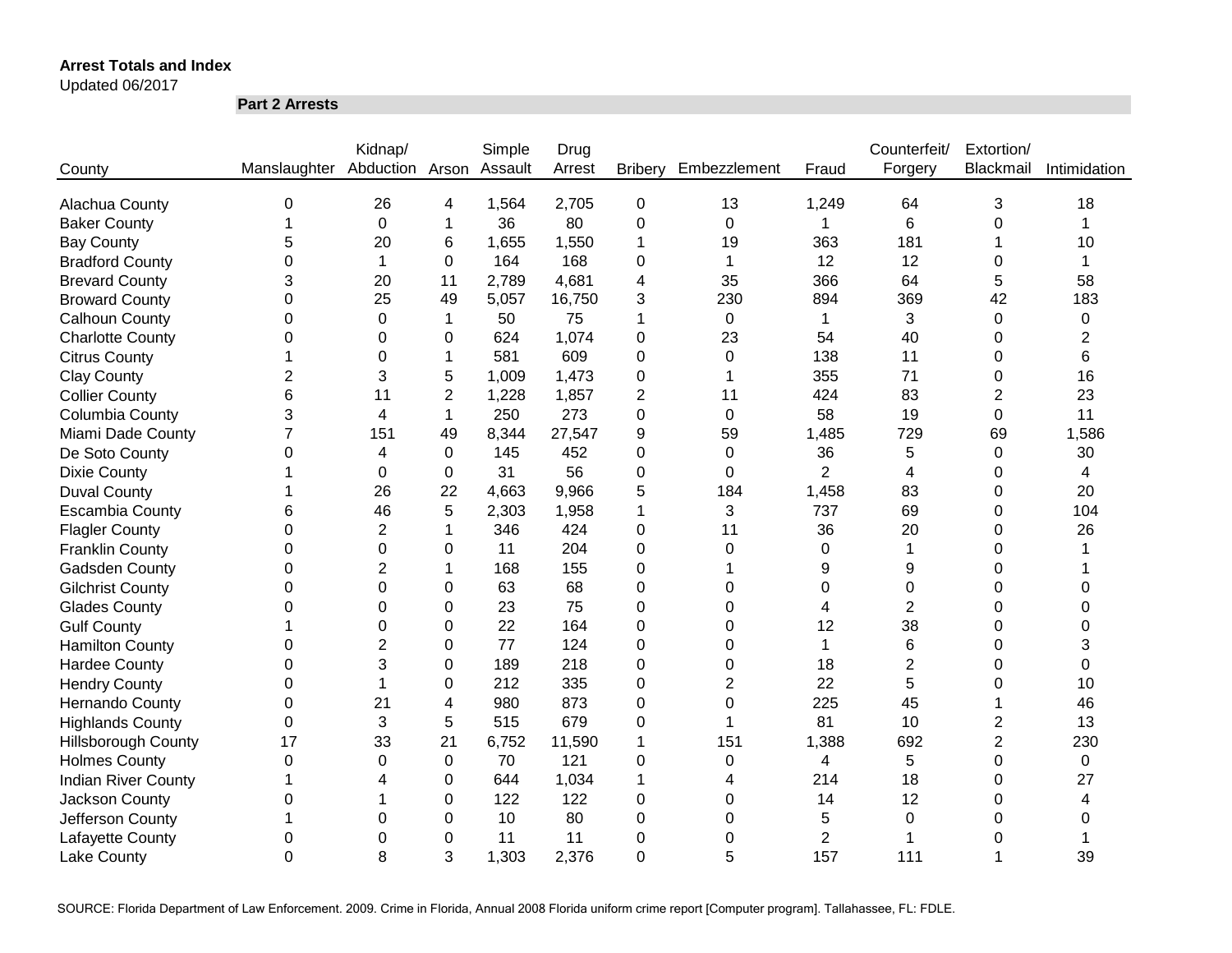#### Updated 06/2017

**Part 2 Arrests**

|                          |                         | Kidnap/        |                | Simple      | Drug    |                |                |                | Counterfeit/   | Extortion/     |                |
|--------------------------|-------------------------|----------------|----------------|-------------|---------|----------------|----------------|----------------|----------------|----------------|----------------|
| County                   | Manslaughter            | Abduction      | Arson          | Assault     | Arrest  | <b>Bribery</b> | Embezzlement   | Fraud          | Forgery        | Blackmail      | Intimidation   |
| Lee County               | 2                       | $\overline{2}$ | 12             | 2,308       | 4,456   | 0              | 69             | 684            | 106            | $\overline{2}$ | 35             |
| Leon County              | $\overline{\mathbf{4}}$ | 19             | 7              | 963         | 1,715   | 1              | 50             | 325            | 66             | 7              | 33             |
| Levy County              | 0                       | 4              | 1              | 332         | 412     | 0              | 0              | 8              | 18             | 0              | 8              |
| <b>Liberty County</b>    | 0                       | 0              | 0              | $\mathbf 0$ | 1       | 0              | 0              | 0              | $\mathbf 0$    | 0              | 0              |
| <b>Madison County</b>    | 0                       | $\overline{2}$ | 0              | 114         | 102     | 0              | 0              | 5              | 12             | 0              | 12             |
| <b>Manatee County</b>    | 4                       | 29             | 12             | 1,994       | 2,153   | 0              | 4              | 570            | 74             | 0              | 61             |
| <b>Marion County</b>     | 4                       | 24             | 4              | 1,515       | 2,312   | 1              | 0              | 118            | 52             |                | $\overline{2}$ |
| <b>Martin County</b>     | $\overline{2}$          | 1              | 17             | 647         | 1,019   | 0              | $\overline{7}$ | 324            | 20             | 0              | 5              |
| Monroe County            | 1                       | 4              | 4              | 491         | 613     | 0              | 13             | 65             | 13             | 0              | 7              |
| Nassau County            | 0                       | 0              | 0              | 220         | 622     | 0              | $\overline{2}$ | 29             | 46             | 0              | 4              |
| Okaloosa County          | 0                       | 16             | $\overline{c}$ | 1,067       | 1,497   | 0              | 0              | 171            | 77             |                | 39             |
| <b>Okeechobee County</b> | 0                       | 3              | 0              | 248         | 307     | 0              | 0              | $\overline{7}$ | 12             | 2              | 0              |
| <b>Orange County</b>     | $\overline{2}$          | 125            | 15             | 5,302       | 9,032   | 0              | 16             | 1,006          | 187            | 3              | 164            |
| Osceola County           | 1                       | 10             | 3              | 1,662       | 2,923   | 0              | 0              | 333            | 74             | 0              | 33             |
| Palm Beach County        | 4                       | 37             | 34             | 4,805       | 10,632  | 3              | 98             | 859            | 321            | 18             | 222            |
| Pasco County             | 3                       | 13             | 6              | 2,453       | 1,941   | 0              | 12             | 551            | 29             | 4              | 28             |
| <b>Pinellas County</b>   | 10                      | 27             | 33             | 5,680       | 8,623   | 1              | 79             | 668            | 418            | 5              | 542            |
| Polk County              | 9                       | 52             | $\mathbf{2}$   | 4,227       | 4,189   | 0              | 1              | 137            | 119            | 10             | 144            |
| <b>Putnam County</b>     | 1                       | $\overline{2}$ | 3              | 175         | 783     | 0              | $\overline{2}$ | 85             | 22             | 0              | 12             |
| St. Johns County         | $\overline{2}$          | 9              | 4              | 641         | 700     | 0              | $\overline{2}$ | 133            | 51             | 0              | 24             |
| St. Lucie County         | $\mathbf 0$             | 6              | 2              | 1,728       | 2,494   | 0              | 10             | 202            | 48             | 0              | 34             |
| Santa Rosa County        | $\overline{2}$          | $\overline{7}$ | 1              | 646         | 693     | 0              | 1              | 198            | 14             | 0              | 12             |
| Sarasota County          | 1                       | 15             | 3              | 936         | 3,054   | 0              | 10             | 298            | 206            | 2              | 18             |
| Seminole County          | $\overline{2}$          | 23             | 6              | 1,832       | 2,693   | 1              | 19             | 311            | 147            | 0              | 463            |
| <b>Sumter County</b>     | 0                       | 13             | 2              | 222         | 385     | 0              | 0              | 14             | 6              | 0              | 3              |
| <b>Suwannee County</b>   | 0                       | $\overline{2}$ | 1              | 147         | 367     | 0              | 1              | 11             | 11             | 0              | $\overline{7}$ |
| <b>Taylor County</b>     | $\overline{2}$          | 4              | 1              | 83          | 116     | 2              | $\Omega$       | 70             | 4              | 0              | 17             |
| <b>Union County</b>      | 0                       | 0              | 3              | 25          | 75      | 0              | $\Omega$       | 5              | $\overline{2}$ | 0              | $\overline{2}$ |
| <b>Volusia County</b>    | 3                       | 9              | 8              | 3,086       | 5,432   | 0              | 10             | 241            | 165            |                | 51             |
| Wakulla County           | 0                       |                | 1              | 116         | 178     | 0              | 0              | $\overline{7}$ | 3              | 0              | 5              |
| <b>Walton County</b>     | 0                       | $\overline{2}$ | 1              | 266         | 251     | 0              | 0              | 67             | 12             | 0              | 8              |
| <b>Washington County</b> | $\mathbf 0$             | $\overline{0}$ | $\mathbf 0$    | 93          | 219     | 0              | $\Omega$       | 9              | 32             | $\overline{0}$ | 0              |
| Florida                  | 115                     | 878            | 380            | 86,035      | 159,916 | 37             | 1,160          | 17,336         | 5,157          | 184            | 4,469          |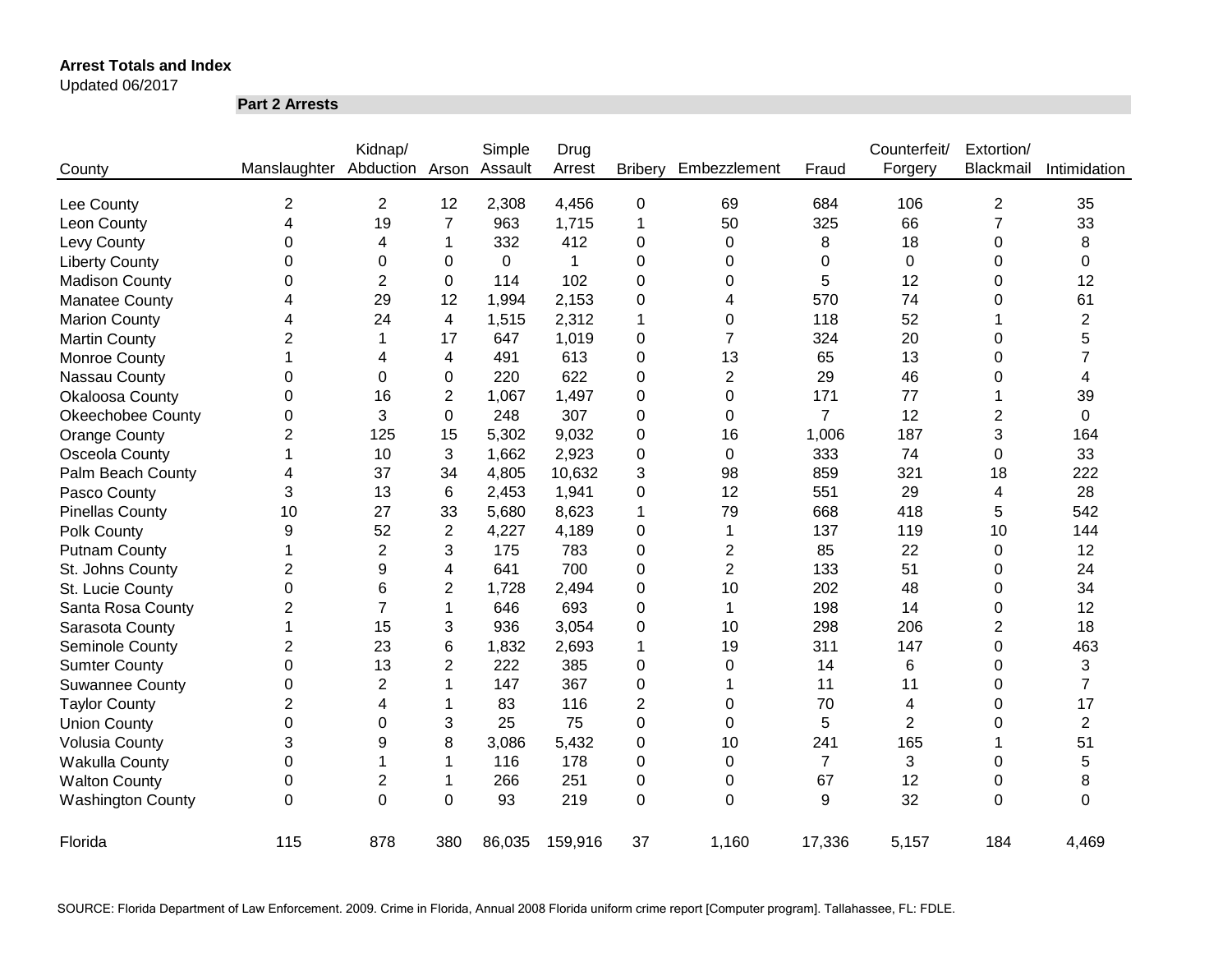Updated 06/2017

**Part 2 Arrests, continued**

|                            |                | Non-Forcible   | Stolen                  |            | Destruction/   |             | Weapons                 | Liquor Law     |        |
|----------------------------|----------------|----------------|-------------------------|------------|----------------|-------------|-------------------------|----------------|--------|
| County                     | Prostitution   | Sex Offenses   | Property                | <b>DUI</b> | Vandalism      | Gambling    | Violations              | Violations     | Misc.  |
|                            |                |                |                         |            |                |             |                         |                |        |
| Alachua County             | 47             | 65             | 17                      | 704        | 151            | $\mathbf 0$ | 121                     | 1,231          | 9,199  |
| <b>Baker County</b>        | 0              | 14             | 4                       | 131        | 0              | 0           | $\overline{2}$          | 20             | 1,257  |
| <b>Bay County</b>          | 28             | 97             | 63                      | 903        | 300            | 10          | 115                     | 622            | 8,450  |
| <b>Bradford County</b>     | 0              | 8              | 4                       | 79         | 30             | 1           | 6                       | 20             | 424    |
| <b>Brevard County</b>      | 99             | 84             | 57                      | 2,894      | 260            | 0           | 152                     | 937            | 15,697 |
| <b>Broward County</b>      | 561            | 217            | 455                     | 4,221      | 421            | 49          | 692                     | 2,564          | 41,775 |
| Calhoun County             | $\mathbf 0$    | $\mathbf{1}$   | 0                       | 55         | 3              | 0           | $\overline{2}$          | $\overline{2}$ | 320    |
| <b>Charlotte County</b>    | 6              | 19             | 32                      | 649        | 70             | 0           | 34                      | 67             | 6,179  |
| <b>Citrus County</b>       | $\overline{2}$ | 31             | 25                      | 337        | 45             | 0           | 24                      | 59             | 1,854  |
| <b>Clay County</b>         | $\overline{2}$ | 31             | 61                      | 676        | 180            | 2           | 59                      | 115            | 5,295  |
| <b>Collier County</b>      | 12             | 53             | 5                       | 1,523      | 139            | 0           | 79                      | 180            | 9,320  |
| Columbia County            | 0              | 4              | $\overline{7}$          | 233        | 13             | $\Omega$    | 9                       | 33             | 2,172  |
| Miami Dade County          | 1,432          | 623            | 279                     | 5,022      | 973            | 230         | 1,180                   | 7,819          | 67,250 |
| De Soto County             | 3              | 12             | $\overline{\mathbf{4}}$ | 95         | 9              | 0           | 8                       | 15             | 1,623  |
| <b>Dixie County</b>        | 0              | 1              | 1                       | 47         | 3              | 0           | $\Omega$                | $\mathbf 0$    | 374    |
| <b>Duval County</b>        | 716            | 414            | 177                     | 3,645      | 450            | 23          | 853                     | 1,677          | 25,661 |
| <b>Escambia County</b>     | 50             | 163            | 41                      | 988        | 276            | 17          | 111                     | 287            | 12,565 |
| <b>Flagler County</b>      | 3              | 11             | 12                      | 209        | 30             | 0           | 13                      | 12             | 1,586  |
| <b>Franklin County</b>     | 0              | 1              | $\boldsymbol{0}$        | 53         | $\mathbf 1$    | 0           | 4                       | $\overline{7}$ | 356    |
| Gadsden County             | 0              | 4              | 1                       | 186        | 35             | 1           | 16                      | 24             | 1,632  |
| <b>Gilchrist County</b>    | 0              | 0              | $\mathbf 0$             | 66         | $\mathbf{1}$   | 0           | 4                       | $\mathbf 1$    | 412    |
| <b>Glades County</b>       | 0              | $\overline{2}$ | $\overline{\mathbf{4}}$ | 37         | 6              | 0           | 9                       | 1              | 458    |
| <b>Gulf County</b>         | 0              | 0              | 3                       | 90         | 4              | 0           | $\overline{7}$          | 0              | 753    |
| <b>Hamilton County</b>     | 1              | 3              | 3                       | 35         | 8              | 0           | 15                      | 3              | 810    |
| <b>Hardee County</b>       | 0              | $\overline{4}$ | 8                       | 92         | 40             | 0           | 8                       | $\overline{7}$ | 1,367  |
| <b>Hendry County</b>       | 0              | 19             | 17                      | 215        | 33             | 0           | 19                      | 60             | 2,866  |
| Hernando County            | $\overline{2}$ | 39             | 77                      | 734        | 100            | 0           | 40                      | 9              | 2,236  |
| <b>Highlands County</b>    | 0              | 24             | 9                       | 325        | 40             | 2           | 21                      | 40             | 3,143  |
| Hillsborough County        | 846            | 157            | 471                     | 5,375      | 763            | 28          | 1,022                   | 3,124          | 39,919 |
| <b>Holmes County</b>       | 0              | $\overline{2}$ | 5                       | 76         | 0              | $\pmb{0}$   | $\overline{\mathbf{4}}$ | 0              | 480    |
| <b>Indian River County</b> | 3              | 55             | 15                      | 492        | 104            | 0           | 47                      | 114            | 3,112  |
| Jackson County             | 0              | 0              | $\overline{\mathbf{4}}$ | 104        | $\overline{7}$ | 0           | 3                       | $\overline{2}$ | 1,114  |
| Jefferson County           | 0              | 6              | 0                       | 43         | 4              | 0           | $\overline{2}$          | $\overline{2}$ | 263    |
| Lafayette County           | 0              | 0              | 0                       | 6          | $\mathbf 0$    | 0           | 0                       | $\overline{0}$ | 118    |
| Lake County                | 9              | 87             | 24                      | 734        | 127            | 1           | 85                      | 174            | 5,712  |